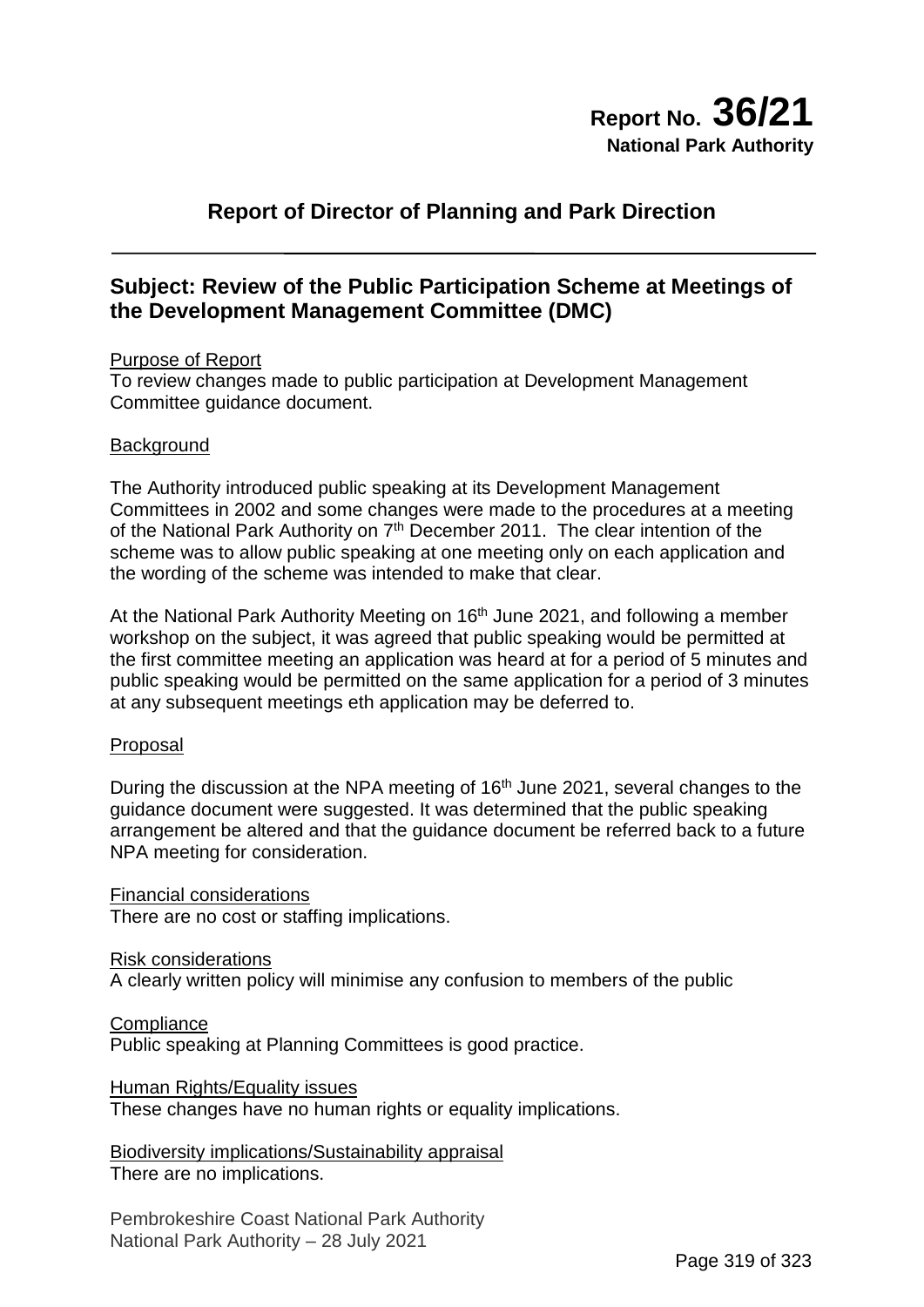# Welsh Language considerations

Members of the public have always, and will continue to have, the ability to address the Committee through the medium of Welsh, with appropriate notice as set out in the guidance.

# **RECOMMENDATION:**

# **That Members endorse the changes to the guidance document.**

*Author: Nicola Gandy Consulted/engaged with: Mike Kent, Janet Evans*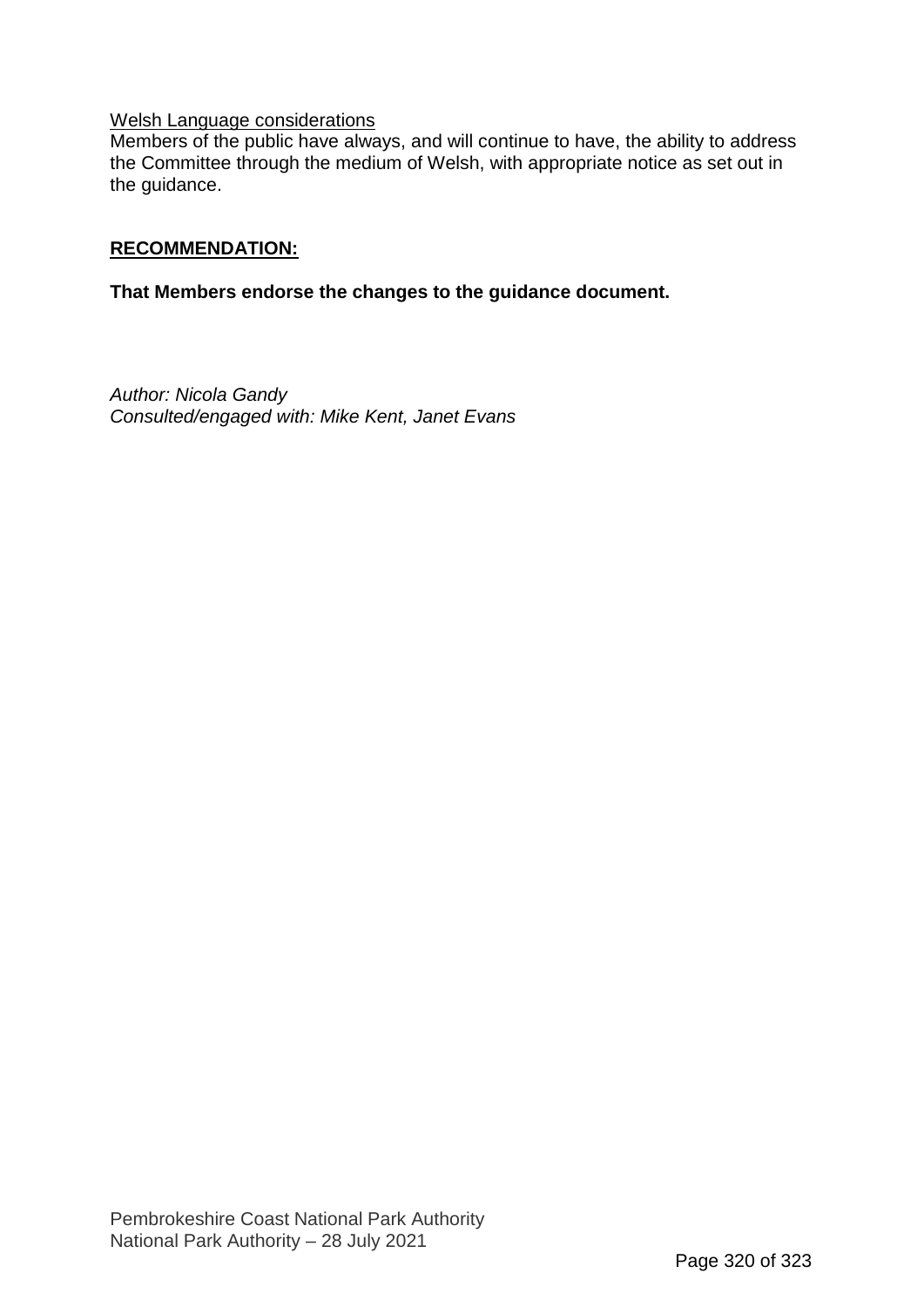#### **PEMBROKESHIRE COAST NATIONAL PARK AUTHORITY**



# **PUBLIC PARTICIPATION AT DEVELOPMENT MANAGEMENT COMMITTEE MEETINGS**

For more information telephone Development Management on 01646 624800

## **Your Right to Speak at Development Management Committee Meetings**

As part of our commitment to openness and transparency, this Authority has adopted a policy of allowing members of the public to address the Development Management Committee when planning applications are being determined.

# **The right to speak**

The right to address the Committee is available at all meetings of the Development Management Committee and extends to:

The local County Council Member for the area; A representative of the Community/Town/City Council in whose area the site is situated; Any statutory consultee; The applicant *OR* the applicant's agent: Supporter of the proposal; Objector to the proposal (In each of the above categories where one or more person wishes to speak one person will need to be nominated to speak on behalf of all; in

# the absence of agreement the first registered will be allowed to speak).

#### *Please note the right to speak does not apply to Committee Site Visits*

## **Notification**

 Anyone wishing to speak must notify Admin Support, Development Management at the address overleaf, by e-mail or in writing, (a pro-forma is enclosed for your convenience) no later than 10am on the Friday morning preceding the Committee Meeting on the following Wednesday.

All requests to speak should identify clearly the application in question and specify the name of the person who wishes to speak. A summary of the points to be raised should also be included. This should be based on matters raised in original representations and be relevant planning issues. These include but are not limited to: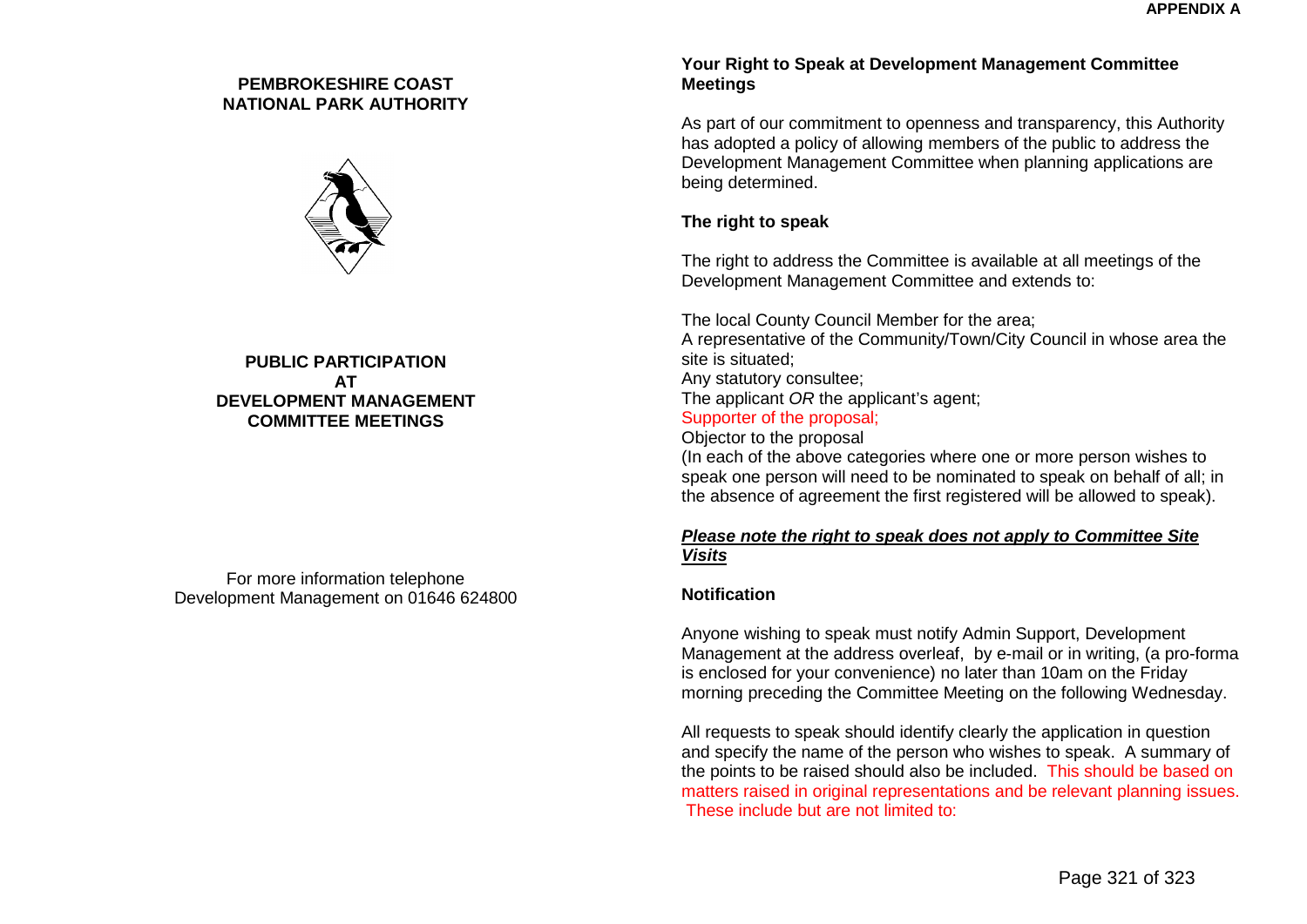- Relevant national and local planning policies
- Appearance and character of the development, layout and density
- Traffic generation, highway safety and parking/servicing;

• Overshadowing, overlooking, noise disturbance, odours or other loss of amenity.

Speakers should avoid referring to matters outside the remit of the Development Management Committee, such as;

- Boundary disputes, covenants and other property rights
- Personal remarks (e.g. motives, actions to date, conduct of the Authority)
- Rights to views or devaluation of property.

You are welcome to address the Committee in Welsh or English. The advance notice should specify which language you wish to use when addressing the Committee. The Authority encourages the use of Welsh language and are happy to facilitate any request to address the Committee in Welsh.

As there will be many items on the agenda, we cannot advise you at what time the application in which you are interested will be heard. In cases where the meeting is not a virtual one you should report to Reception 30 minutes before the start of the meeting for a briefing on the Agenda. For virtual meetings a test access meeting will be held the day before.

#### **General**

Determination of an application will not be postponed because an individual who has indicated a wish to speak is not ready to do so when the application is announced or is unable to attend the meeting.

In the case of a request to share the time allocated for public speaking this can be agreed at the Chair's discretion.

In the case of dispute, the Chairman's ruling is final.

# **Procedure at the Meeting**

- 1. An individual is permitted to speak for a maximum of 5 minutes at the first meeting an application is heard at and 3 minutes at any subsequent meetings, provided the subsequent presentation includes new information.
- 2. Only those persons who have given advance notification will be entitled to speak. Late requests will not be accepted.
- 3. Those invited to speak will be called on to do so by the Chairman when the relevant part of the agenda is reached.
- 4. Those who speak are urged to speak as succinctly as possible, without repeating points that are already known to Committee Members and without over-running the time allotted to them by the Chairman. It is important to restrict discussion to planning issues. It is in everyone's interests to present views courteously and with proper respect for the opinions of others.
- 5. The procedure at the Development Management Committee meeting will be as follows (subject to the Chairman's discretion):
	- Chairman announces the application
	- Planning officer describes the application, the matters to be considered and provides a recommendation with visuals of site and plans as necessary
	- Representations will usually be heard in the following order: Local County Council Member
		- Community/Town/City Council Representative
		- Statutory consultees
		- Supporter
		- **Objector**
		- Applicant or Agent
	- Members through the Chairman may seek clarification on any points raised after each representation, as deemed necessary.
	- Planning Officer makes final comments and recommendation
	- Debate through the Chairman and decision made by the Committee (officers will respond to points as necessary)